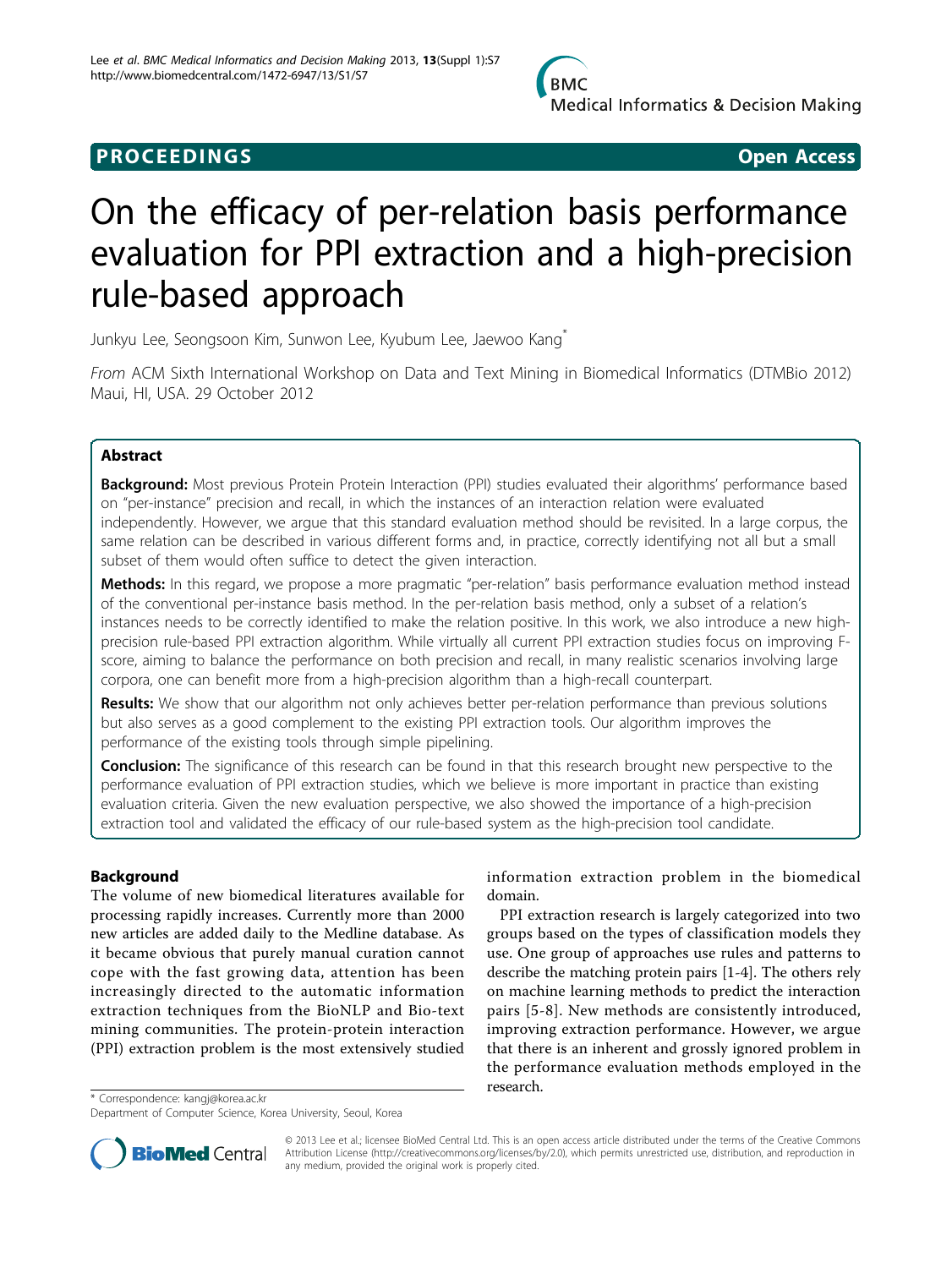First, virtually all PPI extraction research focuses on improving F-score, which gives equal emphasis on both precision and recall. Depending on the application scenario, we may have to value one more than the other. For example, suppose we are to construct a knowledge base for biomedical events by combining manually curated sources together with automatically extracted information through literature mining. In such a case, one might prefer a high-precision PPI extraction tool to its high-recall counterpart because potential false positive relations introduced by the high-recall tool will significantly degrade the accuracy and reliability of inferred knowledge from the combined database. In spite of this, almost all existing PPI research focus on improving F-score, giving equal weights on both precision and recall.

Second, current PPI research evaluates their performance on a "per-instance" basis. For example, in AIMed corpus [[9](#page-10-0)], the IL-6 and gp130 pair appears total of 29 times, 8 instances annotated as positive (i.e., "interaction") and the remaining 21 annotated as negative. According to the conventional per-instance basis evaluation, 100% accuracy is achieved only when a PPI tool correctly labels all the 8 positive instances as positive and the remainders as all negative. However, in principle, the 8 positive instances describe the same relation, IL6/gp130 interaction. They merely describe it in different linguistic styles, some straightforward and some others complex and/or indirect. Hence, correctly identifying any one of them would be helpful.

The "non-interaction" cases aggravate the situation. In AIMed, the PTF/TBP pair is annotated 26 times, all as negative. Just a single mistake will make the PTF/TBP pair an "interaction," i.e., a false positive, or at least put it in limbo where human intervention is required in order to draw a definitive conclusion. The false positive problem aggravates as the size of corpus increases. Note that the AIMed corpus consists of 225 abstracts containing only 1955 sentences. The real-world corpus (e.g., PubMed) which we have to deal with in practice, is substantially larger than the benchmark corpora. This strongly suggests that, although it has been grossly ignored so far by the researchers developing PPI tools, an ultra-high precision PPI extraction tool can be extremely useful to domain scientists who actually use it in many application scenarios.

Given these observations, we introduce a new performance evaluation method based on "per-relation" basis instead of the conventional per-instance basis, which is more pragmatic in practice. We also introduce a new pattern-based PPI extraction method that achieves extremely high precision while retaining good recall in the new perrelation basis evaluation. We have reported the preliminary performance results of our rule-based algorithm in [[10](#page-10-0)]. In this work, we generalize our algorithm into a two-tier framework. With this framework, our rule-based algorithm can be combined with other PPI solutions through simple pipelining. For example, we can use an existing high-performance extraction algorithm in the first phase and then pipeline the results to our high-precision rule-based algorithm for the second screening.

We expect that our method is more practical in realworld applications than conventional methods that are designed to balance the per-instance basis precision and recall. We validate our method using the AIMed corpus, a widely used benchmark corpus for PPI extraction tasks.

#### Related work

PPI extraction research is largely categorized into two approaches: pattern-based and machine learning-based approaches. We briefly survey the two methods below. Pattern-based PPI extraction

Pattern-based methods define lexical and/or syntactic patterns to find matching text regions that are likely to contain PPIs. Many of early PPI systems fall into this category [[11-13](#page-10-0)]. Blaschke et al used a pre-defined set of 14 verbs indicating interactions and composed a series of rules based on the verb and protein arrangement [[11](#page-10-0)]. Ono et al defined simple POS rules for matching interactions [\[13](#page-10-0)]. They also employed regular expression patterns to filter negative sentences in order to reduce false positives. Huang et al proposed a method for automatically generating patterns for PPI extraction [\[12](#page-10-0)]. They used a dynamic programming algorithm to compute discriminative patterns by aligning sentences and key verbs that describe interactions. Finally, a matching algorithm is proposed to evaluate the patterns.

More recently, approaches utilizing computational linguistic technologies have been introduced [[1,2,4](#page-10-0)]. These methods use parsing techniques to make the patterns more precise and systematic. The methods are further divided into two categories: shallow parsing-based [[1,3](#page-10-0)] and deep parsing-based [\[2,4](#page-10-0)]. Parsing is a very computationally demanding NLP task. The shallow parsing-based methods tradeoff accuracy for computational efficiency. In [[1](#page-10-0)], Ahmed et al split complex sentences into simple clausal structures made up of syntactic roles, tagged biological entities using ontologies, and finally extracted interactions by analyzing the matching contents of syntactic roles and their linguistic combinations. Meanwhile, Fundel et al proposed an extraction system, RelEx, employing more sophisticated rules utilizing "full" parse tree structures [\[2](#page-10-0)]. Rinaldi et al also employed a probabilistic dependency parser to extract patterns describing biological interactions [[4\]](#page-10-0).

These pattern-based methods achieve good performance with respect to F-score. However, because of the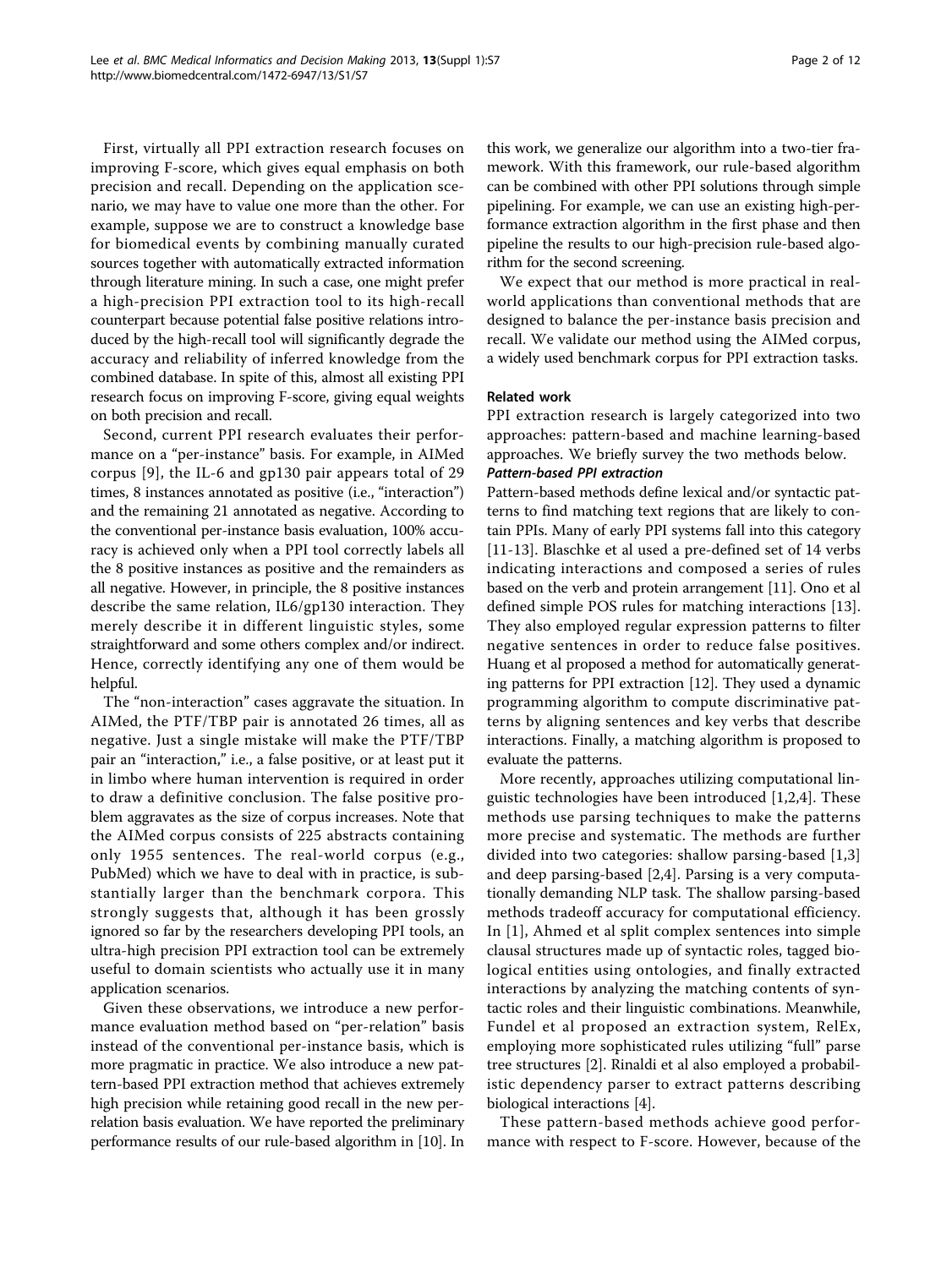coarsely defined rules, they produce large numbers of false positives, making them inapplicable to use cases where "per-relation" precision is important.

#### Machine learning-based PPI extraction

Recently, many machine learning-based approaches have employed linguistic engineering techniques including shallow and full parsing. Among them, kernel-based methods have been investigated most extensively [[5](#page-10-0)-[8](#page-10-0)]. They typically parse a sentence containing a protein pair and extract some lexical and syntactic features from the parsing result. Depending on the approaches, the extracted features either are vectorized to be used with conventional kernel functions such as RBF and polynomial kernels [[6,14,15\]](#page-10-0), or are used as is as input to a custom-designed kernel [[5,8,](#page-10-0)[16\]](#page-11-0).

Many of the recently introduced custom kernels are convolution kernels [[17\]](#page-11-0). Convolution kernels take as input two discrete structures such as strings, trees, and graphs, and compute their similarity by recursively aggregating the similarity of their "parts." In our context, some relevant parts of the parse tree or lexical subsequences can be used as the input to the convolution kernels. Kernel methods in this category include subsequence kernels [[18,19](#page-11-0)], tree kernels [[20,21](#page-11-0)], and shortest path kernels [\[9](#page-10-0)]. Please see [[22\]](#page-11-0) for a more comprehensive survey and benchmark study for the kernel-based methods.

Data: A protein pair to be tested, sentence/clause, dependency tree

Result: Positive, if interaction exists; Negative, otherwise

foreach rule  $R_i$  from  $R_1$  to  $R_8$  do test if the input pair matches  $R_i$ ; if matched then return Positive; end end Return Negative;

Algorithm 1: Rule-based PPI classifier

Although the machine learning-based approaches generally achieve better performance than the pattern-based approaches, they still face the same problem. Because of the inherent probabilistic nature of the machine learning methods, it is very difficult to design an ultra-high precision machine-learning based classifier. For this reason, the machine learning-based approaches also are not appropriate for our problem context. In this work, we address these problems by introducing a rich set of high precision lexical/syntactic rules.

## Methods

Our rule-based system works in two steps: text preprocessing/parsing and PPI rule evaluation for extraction. We explain the details for the two steps below.

#### Text preprocessing and parsing

Recent study shows that the accuracy of a parser has a non-negligible impact on the accuracy of PPI extraction tasks [[23](#page-11-0)]. As no parser can be perfect, we preprocess the text in order to reduce the potential risk of parser errors. In this work, we follow the preprocessing procedure used in [\[6\]](#page-10-0). First, we replace the protein names with PROTEIN0, 1, 2, etc., in order to replace a complex multi-word protein name with a single term. This practice is commonplace in many PPI extraction studies because comprehensive protein name dictionaries are available and the focus of the study is to find the relations, and not the entity recognition [[8](#page-10-0)[,22](#page-11-0)]. Second, we remove parentheses and the enclosed words if no protein exists within the parenthetical remark. Third, sentences consisting of multiple clauses are split into separate clauses, and finally, only the sentences/clauses containing at least two proteins are analyzed with the Stanford parser to produce the dependency tree [\[24\]](#page-11-0).

#### Rule-based PPI extraction

We model the PPI extraction task as a binary classification problem. For each protein pair within a sentence, all rules are applied in sequence until a matching rule is found. The outline of our rule-based PPI classification is given in Algorithm 1. Given a candidate protein pair, a sentence containing the pair, and its dependency tree, the algorithm returns positive if a matching rule is found, and negative otherwise.

We use a total of eight rules in our framework. The first three are the refined versions of the rules introduced originally in the RelEx system [[2\]](#page-10-0). The rest are the newly introduced rules in this work. We explain the rules using examples below.

#### Rule 1:  $P_i$  - REL -  $P_i$

An example sentence and its dependency relations are illustrated in Figure [1-R1](#page-3-0). In this example instance, two PPIs exist: P0 - P1 and P0 - P2. This rule is intended to capture a pattern where the first protein is the nominal subject (*nsubj*), verb corresponds to a relation word, and the second protein is either a direct object  $(dobj)$  or a prepositional modifier ( $prep^*$ ) of the verb. In the example, P0 is the subject of "interacts," a relation word, and P1 is the prepositional modifier of "interacts," and hence P0 - P1 matches the rule. P0 - P2 is also extracted by the same rule.

Note that we also handle negation by checking if a negation (neg) dependency exists on either the relation word or the subject. For example, in a sentence, "P0 does not bind to  $P1$ ," no PPI is extracted because there exists a neg dependency from "bind" to "not." As for the relation words, we compiled 67 keywords that clearly describe various types of interactions between a pair of proteins. The relation keywords are shown in Table [1.](#page-3-0)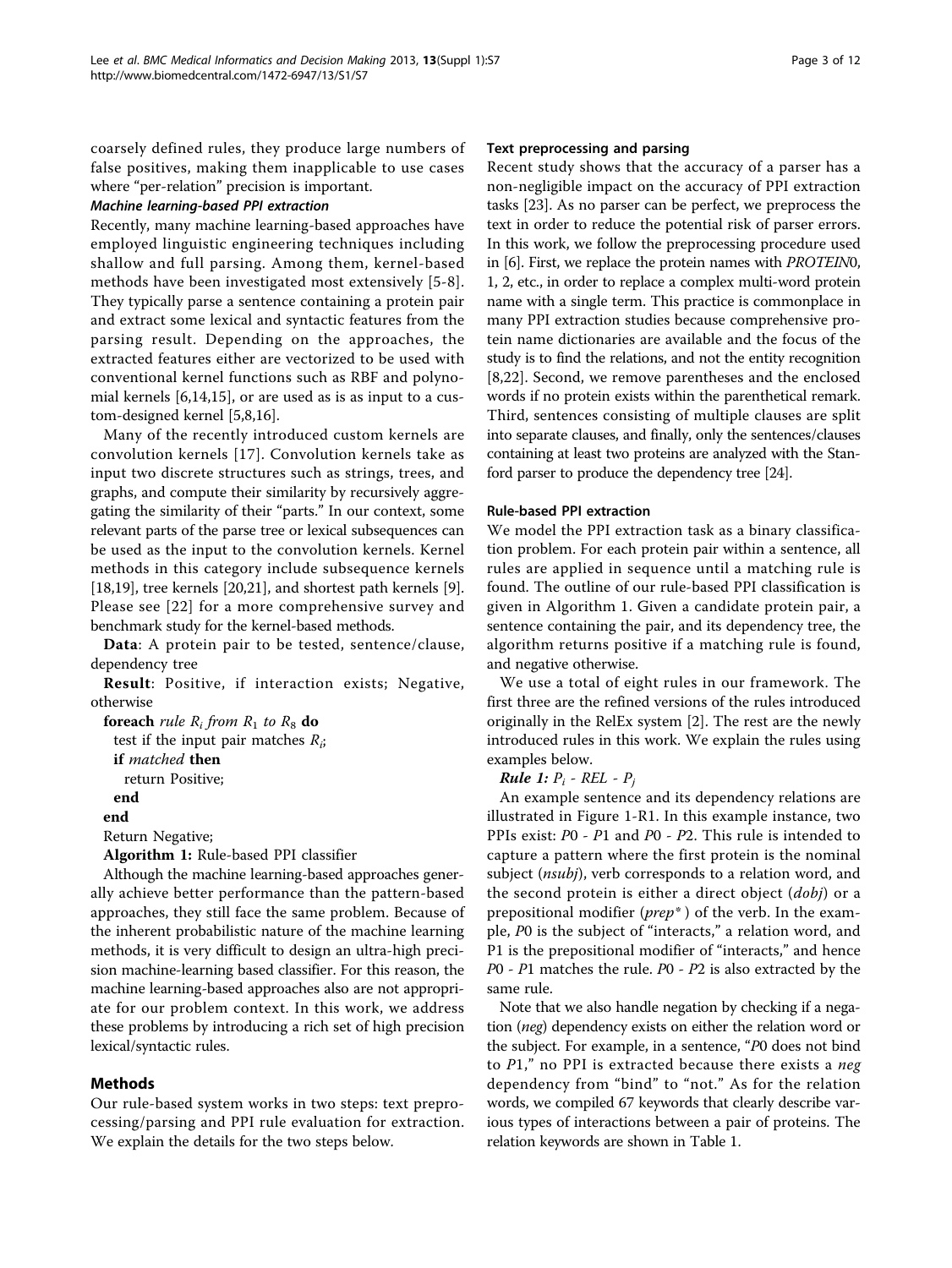<span id="page-3-0"></span>

If the parsing result is always correct, the rule should extract correct PPIs all the time. However, it is far from reality. Long-distance relations in complex sentences are typically prone to parsing errors. The long-distance relations are also susceptible for mistakes by human annotators due to the high complexity of sentences. As we are specifically aiming for an extreme high-precision PPI extraction method, we ignore such long-distance relations. We achieve this by considering only the pairs within a seven-word window on the original sentence. We also put

## Table 1 Relation keywords

| Activation       | activate, increase, induce, initiate, stimulate, promote, catalyze, up-regulate, coactivate, potentiate, precipitate, reactivate                                                                   |
|------------------|----------------------------------------------------------------------------------------------------------------------------------------------------------------------------------------------------|
| Deactivation     | block, decrease, down-regulate, inactivate, inhibit, reduce, repress, suppress, interfere, antagonize, degrade, obstruct                                                                           |
| Creating<br>bond | associate, link, dimerize, heterodimerize, crystalize, methylate, phosphorylate, assemble, polymerize, bound, bond, oligomerize,<br>glycosylate, bind, complex, form, conjugate, acetylate, couple |
| Breaking<br>bond | cleave, demethylate, dephosphorylate, sever, unbind, depolymerize, dissociate, deacetylate, deglycosilate, disassemble                                                                             |
| Signaling        | mediate, modulate, participate, regulate, control, interact, react, contact, response, encode, recognize, stabilize, destabilize, target                                                           |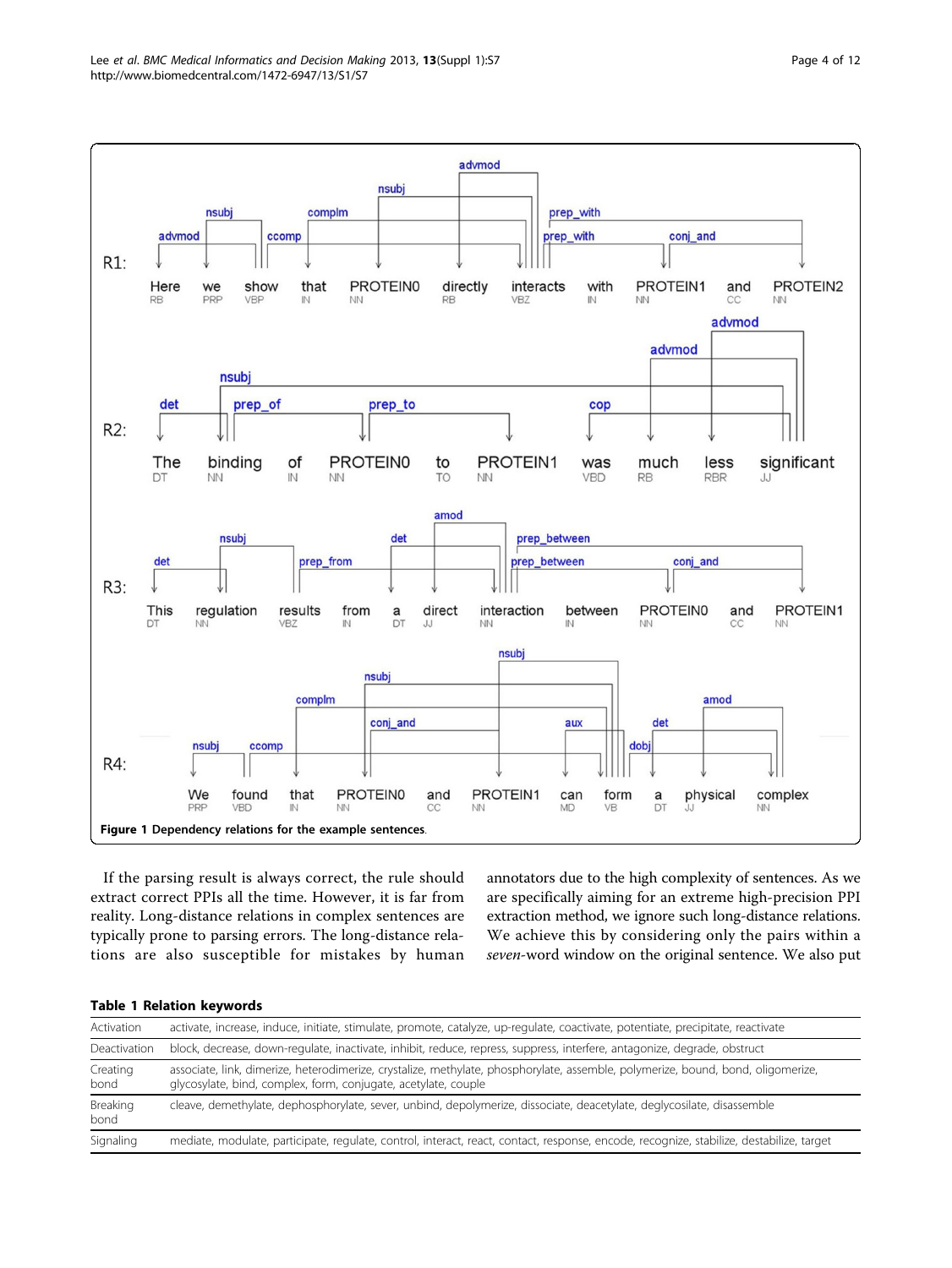a constraint on the maximum number of dependencybearing words allowable in between the two proteins. We empirically determined the max to be three. In the example, P0 - P2 is a valid candidate because the two proteins fall within a seven-word window and there are only three dependency-bearing words in between them (i.e., "with" and "and" do not count).

#### **Rule 2:** REL - of -  $P_i$  - PREP -  $P_i$

This rule is intended to match a phrase like "binding of P0 to P1" as shown in the example in Figure [1-R2.](#page-3-0) We first find a relation word "binding" and follow the prep\_of dependency to retrieve the first protein P0. We then follow a prep\* dependency to capture the second protein P1. Other examples that match this rule include "activation of P0 by P1" and "interaction of P0 with P1." The negation handling in this case is done in two different places. First, as in the example, "no interaction of P0 with P1 was found," the negation (neg) dependency must be checked on the relation word ("interaction"). Second, the negation also can occur at verb level as in the following example: "activation of P0 by P1 was not identified."

**Rule 3:** REL - {between, of} -  $P_i$  - and -  $P_i$ 

We first find a relation keyword and follow the prep\_between or prep\_of dependencies from the keyword to retrieve two proteins. In the example in Figure [1-R](#page-3-0)3, there are two relation keywords ("regulation" and "interaction") in the sentence but only the second ("interaction") matches the rule. The negation handling is performed in a similar way as Rule 2.

**Rule 4:**  $P_i$  - and -  $P_i$  - REL

This rule covers the cases where a protein conjunction ( $P0$  and  $P1$ ) is involved in *nsubj* dependency and the conjunction is linked to a relation keyword. However, not all relation keywords are acceptable in this rule. The rule rejects the PPI if the relation keyword is involved in either *dobj* or *prep*<sup>\*</sup> dependency. The "form" in the example in Figure [1-R4](#page-3-0) is the only exception; it is allowed only if it has "complex" as its *dobj*. The negation is handled in the same way as Rule 1.

# Rule 5:  $P_i$  -  $\{\cdot, \cdot\}$  -  $P_i$  - {interaction, complex, heterodimer, product, assembly $\}$

This rule defines a lexical pattern that matches phrases such as "P0-P1 complex" and "P0/P1 heterodimer."

The negation is handled in the same way as Rule 2 and 3.

# Rule 6:  $P_i$  - VERB - {receptor, ligand, substrate, binding protein} - {for, of} -  $P_j$

This rule is constructed using both syntactic and lexical relations. A sentence like "P0 is a receptor for P1" implies that P0 will bind to P1. We identify four such keywords as above that imply the binding property between the two proteins. The negation is handled in the same way as Rule 1.

## Rule 7:  $P_i$  - {receptor, ligand, substrate, binding protein $\{P_i\}$  -  $(P_i)$

In the example, "erythropoietin receptor (EPOR)," we know that EPOR is a protein that acts as a receptor for erythropoietin. We capture such relation using this simple lexical rule. The same relation holds for ligand and substrate. No negation handling is necessary in this rule.

Rule 8:  $P_i$  - {binding domain, binding site} - {in, within, on, of $\}$  -  $P_i$ 

This is a sister rule to Rule 7, defining a similar relation using "binding domain" and "binding site." Like the rule above, it is a handy lexical pattern that matches high precision binding relations. For example, "CD30L binding domain on the human CD30 molecule" suggests a PPI between CD30L and CD30. No negation handling is required in this rule.

## Results

#### **Datasets**

In order to test the performance of our approach, we use AIMed [\[9\]](#page-10-0) corpus, which is considered as the de facto standard for the PPI extraction benchmark. There also exist several other benchmark corpora but we decided to use only AIMed for several reasons. Pyysalo et al [[25](#page-11-0)] conducted a comparative analysis of five popular PPI corpora including AIMed [[9](#page-10-0)], BioInfer [[26\]](#page-11-0), HPRD50 [[2\]](#page-10-0), IEPA [[27\]](#page-11-0), and LLL [[28](#page-11-0)]. They reported that there are sizable discrepancies among the corpora, which are introduced mainly by the differences in annotation policy.

Unlike others, AIMed strictly focuses on causal relations that lead to physical changes or changes in dynamics in the target molecule. The other corpora include non-causal interactions such as part-of and is-a relations. For example, BioInfer annotates static relations like protein family memberships, as interactions. Some corpora are more inclusive while some others are more restrictive in interaction determination. Because of these differences, the number of annotated interactions and the level of certainty differ widely across the corpora. We chose AIMed because we focus only on the causal relations and aim to extract only highly certain relations; AIMed turns out the best-fit benchmark for our purpose.

#### Baselines

We compare our approach with two state-of-the-art PPI extraction methods: a tree kernel-based method [\[20\]](#page-11-0) and a hybrid method [[6](#page-10-0)]. The tree kernel-based method uses a subset tree kernel for learning [[17](#page-11-0)]. The hybrid method works in two steps. In the first phase, it groups candidate PPI pairs by applying five hand crafted template patterns and in the second phase, it trains an SVM per group using a different set of features in each group. The performances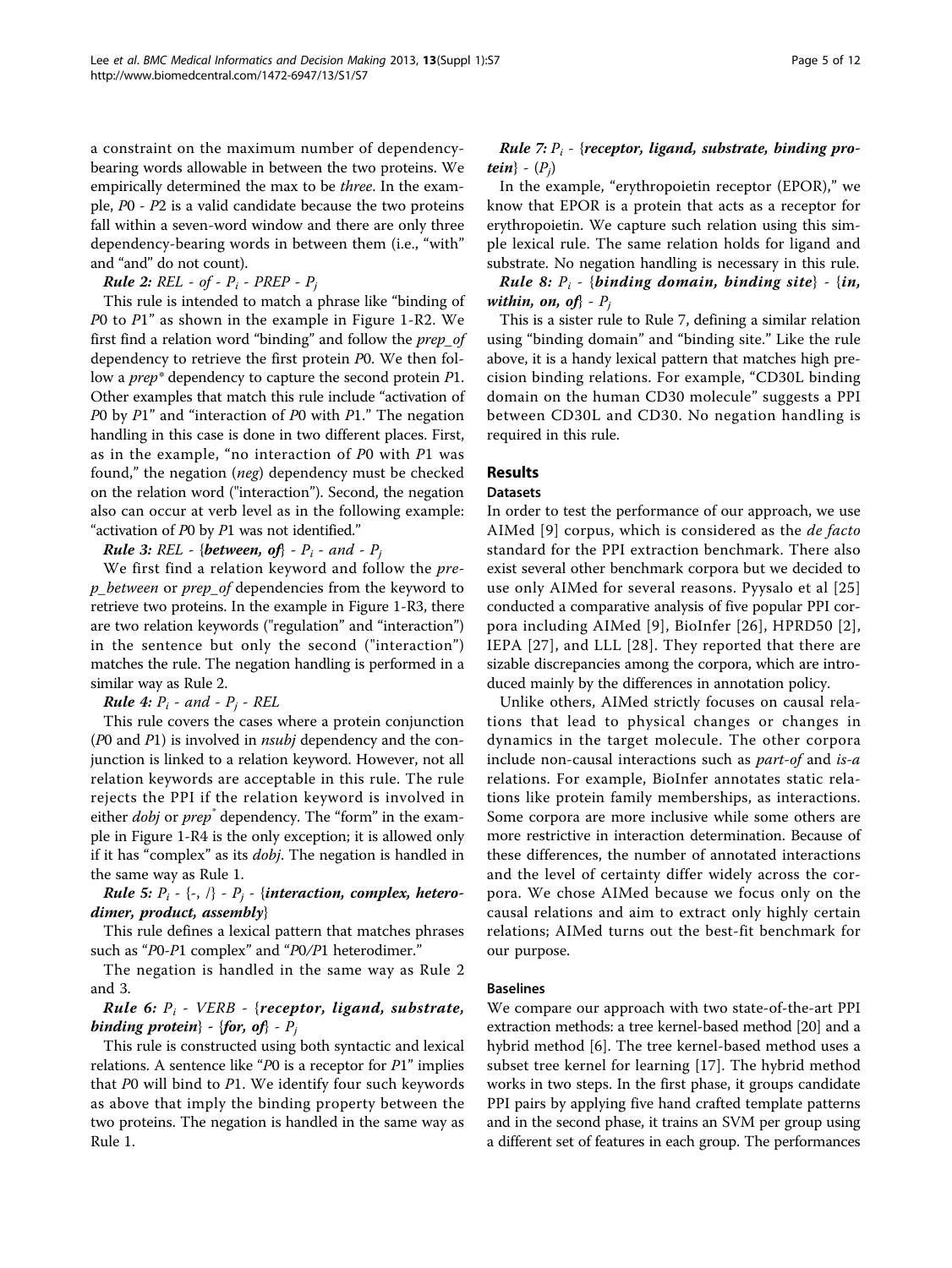of the two methods are reported as comparable to other current state-of-the-art methods.

#### Evaluation method

As mentioned earlier, we argue that we need a new way to measure the PPI extraction performance. In this work, we introduce a "per-relation" basis performance evaluation method. The key idea behind this new evaluation method has been discussed already in the introduction section. Now we formulate the per-relation evaluation method has be<br>section. Now v<br>metrics. Let  $\widehat{TP}$ metrics. Let  $\widehat{T}$  denote the number of true positive relasection.<br>metrics.<br>tions, *FP* , the false positives, and  $\widehat{\mathit{FN}}$ , the false negatives. While the conventional "per-instance" *TP* and *FP* are<br>computed by counting the number of correctly predicted<br>relation instances, our "per-relation"  $\widehat{TP}$  and  $\widehat{FP}$  are comcomputed by counting the number of correctly predicted relation instances, our "per-relation"  $\widehat{\tau}$  and  $\widehat{FP}$  are computed by counting the number of distinct protein pairs that are predicted correctly.

The question here is by what criteria we decide the interaction and non-interaction for a pair. A viable solution is a sophisticated weighted vote based on the prediction labels assigned to each instance of the relation [\[29](#page-11-0)]. However, in this work, we use a simple strategy where one positive instance makes the corresponding relation positive. We leave the investigation for a more sophisticated voting scheme for future work because it is out of scope of the current work. Finally, we turn to define the<br> *per-relation* precision, recall, and F-score as follows.<br> *Precision* =  $\frac{\widehat{TP}}{\widehat{TP}}$  (1)

per-relation precision, recall, and F-score as follows.  
\n
$$
Precision = \frac{\widehat{TP}}{\widehat{TP} + \widehat{FP}}
$$
\n(1)

$$
Precision = \frac{}{\widehat{TP} + \widehat{FP}}
$$
\n
$$
Recall = \frac{\widehat{TP}}{\widehat{TP} + \widehat{FN}}
$$
\n(2)

$$
F-score = \frac{2 \times Recall \times Precision}{Recall + Precision}
$$
 (3)

#### Performance of our rule-based algorithm as a stand-alone extraction system

Table [2](#page-6-0) shows the experiment results. Our approach achieved the highest precision in both per-relation and per-instance evaluations. We conducted the test by varying the minimum number of instances per relation (hereafter,  $MlpR$ ). For example, the first group  $(MlpR = 1)$ represents experiment where we test relations with at least *one* instance (i.e., all relations; equal to full AIMed corpus). Similarly, the second group ( $MlpR = 2$ ) represents the experiments involving only the relations with at least two instances. In order to test the effects of the number of positive instances on the classification accuracy for a positive relation, we further constrained the number of positive instances per positive relation to be at least two in the second group (likewise, three in the third group, etc.). We need this additional constraint because even for a positive PPI relation, there are many negatively annotated instances for it. In AIMed, there are total of 618 positive and 2312 negative relations (not instances). A positive relation contains on average 1.6 positive and 1.5 negative instances.

As shown in Table [2,](#page-6-0) our rule-based approach exhibits the highest precision in all groups in both per-relation and per-instance evaluations. The per-relation precision is around 95-96% and the per-instance precision is around 94-97%. As expected (and intended so), the per-instance recall is not impressive achieving only 15-24%. On the other hand, the per-relation recall gradually improves up to 82% in group 5. We note that the baseline approaches tradeoff the per-relation precision for the per-relation recall as they move on from group 1 to group 5. Contrastingly, our approach does not degrade the precision while achieving substantial improvement on recall as it move on to group 5. Figure [2](#page-6-0) illustrates the performance changes over the varying minimum instance requirements. These results suggest that our high-precision approach is more appropriate than the baseline approaches, especially for a use case involving large corpora.

Improving the performance of baselines with our method We wanted to test if our high-precision method can be augmented to an existing PPI extraction tool, in order to improve the performance of the original method. In Table [3](#page-7-0), the first and the third rows represent the (perinstance) performances of the original baselines. The second row represents the result obtained from pipelining the hybrid baseline and our rule-based method. The pipelining is done as follows. We run the hybrid method to completion and save the instances that are predicted positive. We then run our method over those instances rejected by the hybrid method and finally compute the overall TP and FP by aggregating the numbers obtained from the first and the second runs. As we can see, the performance of the hybrid baseline, though marginal, was improved.

The performance improvement was much more significant with SST-PT. The precision, recall, and F-score were improved by 15%, 48%, and 37%, respectively. The result suggests that our high-precision method can be also useful even in the conventional "per-instance" basis evaluation scenarios as we can achieve easy improvements of the performance of existing tools through the simple pipelining of our method.

## Performance of our rule-based method as a two-tier extraction system

Motivated by the positive results from the pipelining approach in the previous section, we generalize our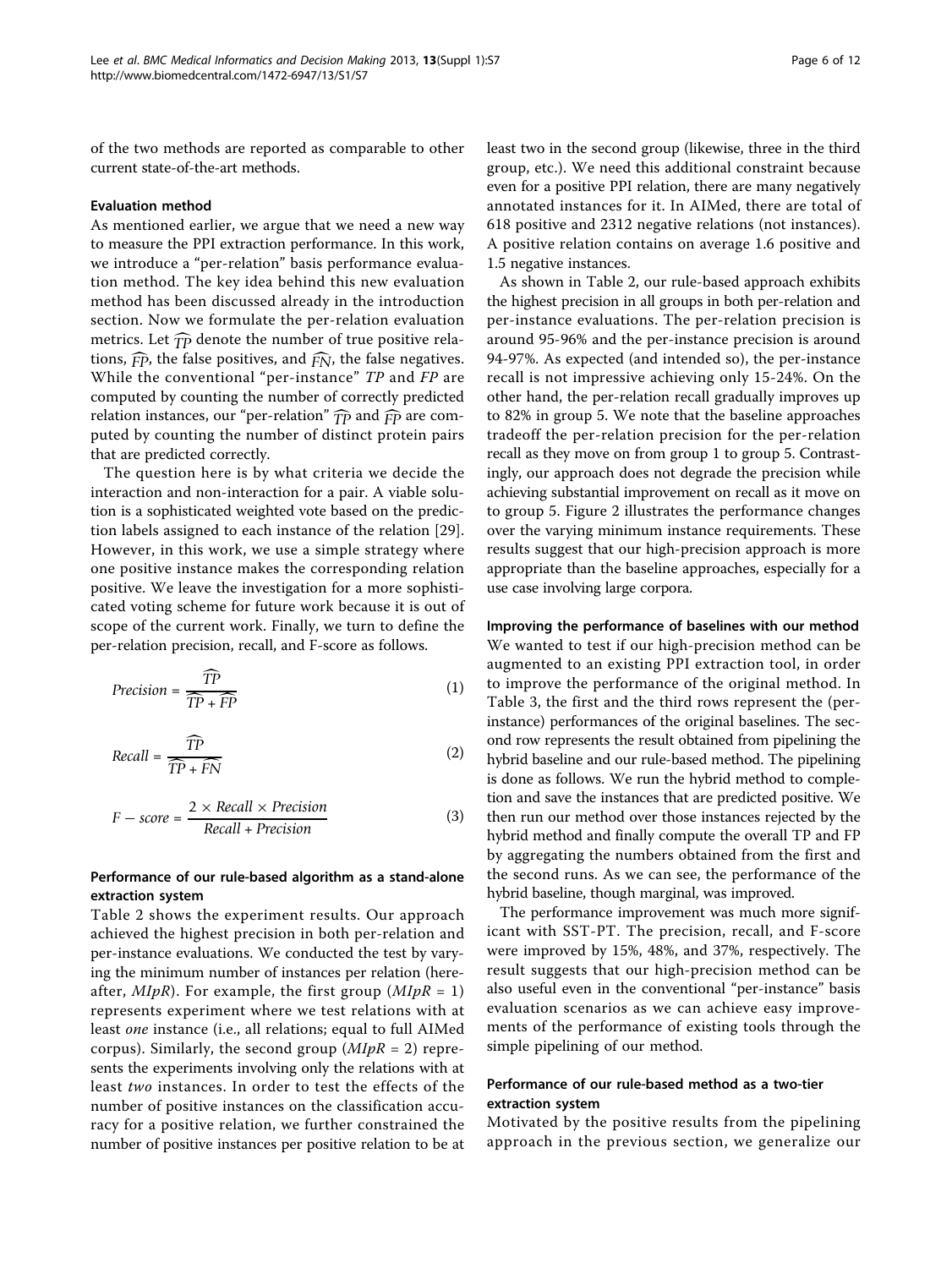| Min #Inst. per Relation |     | #Unig. Relations | #Instances |       | Methods            |     |              | <b>Per-Relation</b> |       | Per-Instance   |     |           |                      |                    |                      |
|-------------------------|-----|------------------|------------|-------|--------------------|-----|--------------|---------------------|-------|----------------|-----|-----------|----------------------|--------------------|----------------------|
|                         | Pos | <b>Neg</b>       | Pos        | Neg   |                    | TP  | FP           | Precision           |       | Recall F-Score | TP  | <b>FP</b> | Precision            | Recall             | F-Score              |
|                         | 618 | 2,312            | 1,000      | 4,834 | ours               | 132 | 7            | 0.95                | 0.214 | 0.349          | 153 | 10        | 0.939                | 0.153              | 0.263                |
|                         |     |                  |            |       | hybrid [6]         | 477 | 344          | 0.581               | 0.772 | 0.663          | 694 | 584       | $0.543$ <sup>1</sup> | 0.694              | $0.609$ <sup>1</sup> |
|                         |     |                  |            |       | SST-PT [20]        | 195 | 102          | 0.657               | 0.316 | 0.427          | 217 | 170       | 0.561 <sup>2</sup>   | 0.217 <sup>2</sup> | $0.313^{2}$          |
| 2                       | 197 | 695              | 579        | 2.827 | ours               | 80  | 3            | 0.964               | 0.406 | 0.571          | 101 | 5         | 0.953                | 0.174              | 0.294                |
|                         |     |                  |            |       | hybrid [6]         | 183 | 164          | 0.527               | 0.929 | 0.673          | 389 | 327       | 0.543                | 0.672              | 0.601                |
|                         |     |                  |            |       | SST-PT [20]        | 103 | 71           | 0.592               | 0.523 | 0.555          | 131 | 113       | 0.537                | 0.226              | 0.318                |
| 3                       | 89  | 314              | 363        | 1,835 | ours               | 51  | 2            | 0.962               | 0.573 | 0.718          | 67  | 3         | 0.957                | 0.185              | 0.310                |
|                         |     |                  |            |       | hybrid [6]         | 88  | 98           | 0.473               | 0.989 | 0.640          | 250 | 236       | 0.514                | 0.689              | 0.589                |
|                         |     |                  |            |       | <b>SST-PT [20]</b> | 56  | 47           | 0.544               | 0.629 | 0.583          | 85  | 79        | 0.518                | 0.234              | 0.322                |
| 4                       | 51  | 181              | 249        | 1,349 | ours               | 35  | 2            | 0.946               | 0.686 | 0.795          | 50  | 3         | 0.943                | 0.201              | 0.331                |
|                         |     |                  |            |       | hybrid [6]         | 49  | 67           | 0.422               | 0.961 | 0.587          | 160 | 170       | 0.485                | 0.643              | 0.553                |
|                         |     |                  |            |       | <b>SST-PT [20]</b> | 35  | 30           | 0.538               | 0.686 | 0.603          | 62  | 54        | 0.534                | 0.249              | 0.340                |
| 5                       | 28  | 107              | 157        | 984   | ours               | 23  | $\mathbf{1}$ | 0.958               | 0.821 | 0.884          | 37  |           | 0.974                | 0.236              | 0.380                |
|                         |     |                  |            |       | hybrid [6]         | 28  | 44           | 0.389               | 1     | 0.560          | 105 | 105       | 0.500                | 0.669              | 0.572                |
|                         |     |                  |            |       | <b>SST-PT [20]</b> | 21  | 15           | 0.583               | 0.75  | 0.656          | 37  | 30        | 0.552                | 0.236              | 0.331                |

<span id="page-6-0"></span>Table 2 Per-relation and per-instance performance evaluation results

extraction framework to a two-tier system. Our rulebased method can be placed either in the first tier or in the second tier while plugging in an existing PPI tool in the remaining tier. This two-tier system has many possible materializations; for example, in the first tier, we run our high-precision rule-based extraction method and pipeline all the negatively labeled instances to an SVM classifier in the second tier for an additional screening.

We evaluated several popular machine learning models for our two-tier system including Support Vector Machine (SVM), Naive Bayesian (NB), Decision Tree (DT), and k-Nearest Neighbor (kNN), in addition to the two baseline PPI extraction tools. For the machine learning models, as features we used two sets of bigrams taken from a forward dependency chain which is a dependency path from the root of a dependency tree to

the first protein and from a backward chain which is a dependency path from the root to the second protein. For improving the accuracy and efficiency of the machine learning models, we performed feature selection where we picked the top-100 bigrams from each of the two bigram sets (i.e., sets of bigrams taken from the forward and the backward chains) based on the differences between their occurrences in the forward chains and the backward chains; for example, the top-100 forward bigrams are selected after sorting the bigrams based on the number of the occurrences in the forward chains subtracted by the number of the occurrences of the corresponding bigrams in the backward chains.

Table [4](#page-7-0) shows the results of the experiments where our rule-based system is put in the first tier. For example, with the MIpR being set to one, the "ours+hybrid" model

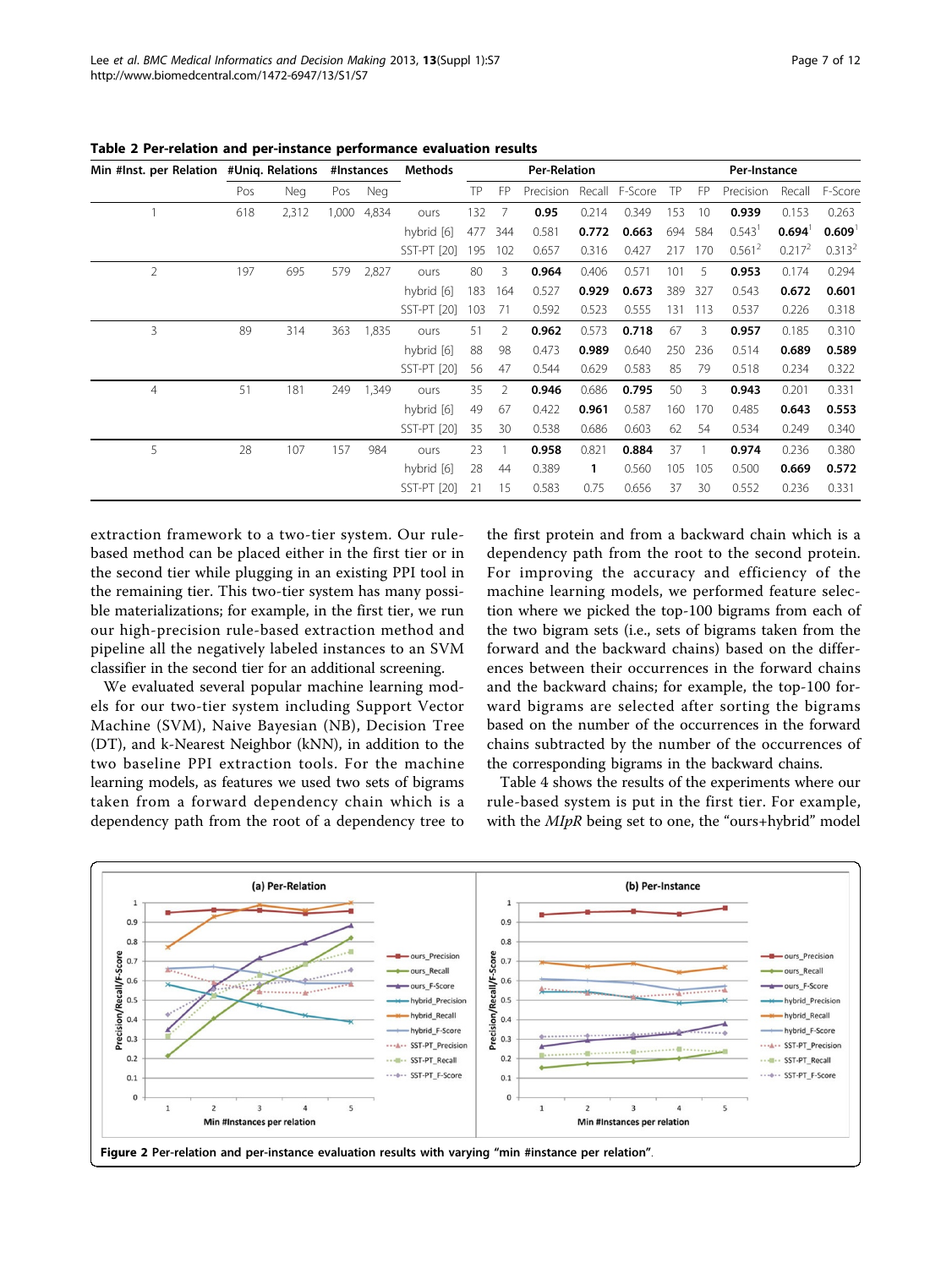<span id="page-7-0"></span>Table 3 Performance improvement of baselines through pipelining our approach

|                         | ΤР             | FP               | Prec.               | Rec.                | F                |
|-------------------------|----------------|------------------|---------------------|---------------------|------------------|
| <b>Hybrid</b>           | 694            | 584              | 0.543               | 0.694               | 0.609            |
| $+0$ urs<br>(%increase) | 713<br>(2.7%)  | 585<br>$(0.2\%)$ | 0549<br>$(1.2\%)$   | 0.713<br>(2.7%)     | 0.621<br>(1.8%)  |
| SST-PT                  | 217            | 170              | 0.561               | 0.217               | 0.313            |
| $+0$ urs<br>(%increase) | 322<br>(48.4%) | 178<br>(4.7%)    | 0.644<br>$(14.8\%)$ | 0.322<br>$(48.4\%)$ | 0.429<br>(37.1%) |

achieved the per-relation precision, recall, and F-score of 0.594, 0.772, and 0.671, respectively. It represents a slight improvement from the stand-alone hybrid model shown in Table [2](#page-6-0) (2.2%, 0%, 1.2% from 0.581, 0.772, 0.663,

respectively). Similarly, per-instance performance also was improved by 2.8%, 1.0%, 2.0% from 0.543, 0.694, 0.609 to 0.558, 0.701, 0.621, respectively. Similar improvements were observed in all five MIpR settings from 1 to 5 while the gain gradually increased as the MIpR increased. For example, with  $MlpR = 5$ , the perrelation performance was improved by 5.9%, 0%, 4.3% from 0.389, 1, 0.560 to 0.412, 1, 0.584, respectively. The per-instance performance was also improved by 10.2%, 2.8%, 7.0% from 0.5, 0.669, 0.572 to 0.551, 0.688, 0.612, respectively.

The improvement of the stand-alone SST-PT model was even more drastic. With  $MlpR = 5$ , SST-PT's per-relation performance was improved by 9.9%, 19.1%, 13.7% from

Table 4 Performance of the two-tier extraction system: our rule-based system in the first tier

| Min #Inst. per Relation #Uniq. Relation |     | #Instances |     | Methods     |            |           | <b>Per-Relation</b> |           |       |                |           |                |           |                                                                                                                                                                                                                                                                                                                        |         |
|-----------------------------------------|-----|------------|-----|-------------|------------|-----------|---------------------|-----------|-------|----------------|-----------|----------------|-----------|------------------------------------------------------------------------------------------------------------------------------------------------------------------------------------------------------------------------------------------------------------------------------------------------------------------------|---------|
|                                         | Pos | Neg        | Pos | Neg         |            | <b>TP</b> | <b>FP</b>           | Precision |       | Recall F-Score | <b>TP</b> | FP             | Precision |                                                                                                                                                                                                                                                                                                                        | F-Score |
|                                         |     |            |     |             | ours       | 132       | $\overline{7}$      | 0.950     | 0.214 | 0.349          | 153       | 10             | 0.939     | 0.153                                                                                                                                                                                                                                                                                                                  | 0.263   |
|                                         |     |            |     |             | +hybrid    | 477       | 326                 | 0.594     | 0.772 | 0.671          | 701       | 555            | 0.558     | 0.701                                                                                                                                                                                                                                                                                                                  | 0.621   |
|                                         |     |            |     |             | $+$ SST-PT | 231       | 112                 | 0.673     | 0.374 | 0.481          | 287       | 167            | 0.632     | 0.287                                                                                                                                                                                                                                                                                                                  | 0.395   |
| 1                                       | 618 | 2,312      |     | 1,000 4,834 | $+$ SVM    | 152       | 44                  | 0.776     | 0.246 | 0.374          | 172       | 67             | 0.720     | Per-Instance<br>Recall<br>0.172<br>0.285<br>0.180<br>0.242<br>0.174<br>0.682<br>0.321<br>0.200<br>0.261<br>0.193<br>0.282<br>0.185<br>0.708<br>0.355<br>0.215<br>0.237<br>0.193<br>0.267<br>0.201<br>0.687<br>0.369<br>0.221<br>0.269<br>0.217<br>0.297<br>0.236<br>0.688<br>0.363<br>0.255<br>0.255<br>0.236<br>0.287 | 0.278   |
|                                         |     |            |     |             | $+NB$      | 247       | 254                 | 0.493     | 0.400 | 0.442          | 285       | 410            | 0.410     |                                                                                                                                                                                                                                                                                                                        | 0.336   |
|                                         |     |            |     |             | $+DT$      | 155       | 40                  | 0.795     | 0.251 | 0.382          | 180       | 67             | 0.729     |                                                                                                                                                                                                                                                                                                                        | 0.289   |
|                                         |     |            |     |             | $+$ kNN    | 215       | 226                 | 0.488     | 0.348 | 0.406          | 242       | 310            | 0.438     |                                                                                                                                                                                                                                                                                                                        | 0.312   |
|                                         |     |            |     |             | ours       | 80        | 3                   | 0.964     | 0.406 | 0.571          | 101       | 5              | 0.953     |                                                                                                                                                                                                                                                                                                                        | 0.294   |
|                                         |     |            |     |             | +hybrid    | 183       | 151                 | 0.548     | 0.929 | 0.689          | 395       | 310            | 0.560     |                                                                                                                                                                                                                                                                                                                        | 0.615   |
|                                         |     |            |     |             | +SST-PT    | 127       | 62                  | 0.672     | 0.645 | 0.658          | 186       | 102            | 0.646     |                                                                                                                                                                                                                                                                                                                        | 0.429   |
| $\overline{2}$                          | 197 | 695        | 579 | 2,827       | +SVM       | 94        | 36                  | 0.723     | 0.477 | 0.575          | 116       | 63             | 0.648     |                                                                                                                                                                                                                                                                                                                        | 0.306   |
|                                         |     |            |     |             | $+NB$      | 113       | 110                 | 0.507     | 0.574 | 0.538          | 151       | 196            | 0.435     |                                                                                                                                                                                                                                                                                                                        | 0.326   |
|                                         |     |            |     |             | $+DT$      | 90        | 21                  | 0.811     | 0.457 | 0.585          | 112       | 45             | 0.713     |                                                                                                                                                                                                                                                                                                                        | 0.304   |
|                                         |     |            |     |             | $+$ kNN    | 129       | 138                 | 0.483     | 0.655 | 0.556          | 163       | 235            | 0.410     |                                                                                                                                                                                                                                                                                                                        | 0.334   |
|                                         |     |            |     |             | ours       | 51        | $\overline{2}$      | 0.962     | 0.573 | 0.718          | 67        | $\overline{3}$ | 0.957     |                                                                                                                                                                                                                                                                                                                        | 0.310   |
|                                         |     |            |     |             | +hybrid    | 88        | 94                  | 0.484     | 0.989 | 0.650          | 257       | 222            | 0.537     |                                                                                                                                                                                                                                                                                                                        | 0.611   |
|                                         |     |            |     |             | $+$ SST-PT | 70        | 38                  | 0.648     | 0.787 | 0.711          | 129       | 58             | 0.690     |                                                                                                                                                                                                                                                                                                                        | 0.469   |
| 3                                       | 89  | 314        | 363 | 1,835       | $+$ SVM    | 58        | 22                  | 0.725     | 0.652 | 0.687          | 78        | 32             | 0.709     |                                                                                                                                                                                                                                                                                                                        | 0.330   |
|                                         |     |            |     |             | $+NB$      | 59        | 54                  | 0.522     | 0.663 | 0.584          | 86        | 89             | 0.491     |                                                                                                                                                                                                                                                                                                                        | 0.320   |
|                                         |     |            |     |             | $+DT$      | 53        | 5                   | 0.914     | 0.596 | 0.722          | 70        | 8              | 0.897     |                                                                                                                                                                                                                                                                                                                        | 0.318   |
|                                         |     |            |     |             | $+kNN$     | 66        | 85                  | 0.437     | 0.742 | 0.550          | 97        | 153            | 0.388     |                                                                                                                                                                                                                                                                                                                        | 0.316   |
|                                         |     |            |     |             | ours       | 35        | $\overline{2}$      | 0.946     | 0.686 | 0.795          | 50        | $\mathbf{3}$   | 0.943     |                                                                                                                                                                                                                                                                                                                        | 0.331   |
|                                         |     |            |     |             | +hybrid    | 51        | 63                  | 0.447     | 1     | 0.618          | 171       | 150            | 0.533     |                                                                                                                                                                                                                                                                                                                        | 0.600   |
|                                         |     |            |     |             | $+$ SST-PT | 45        | 27                  | 0.625     | 0.882 | 0.732          | 92        | 43             | 0.681     |                                                                                                                                                                                                                                                                                                                        | 0.479   |
| $\overline{4}$                          | 51  | 181        | 249 | 1,349       | +SVM       | 38        | 15                  | 0.717     | 0.745 | 0.731          | 55        | 25             | 0.688     |                                                                                                                                                                                                                                                                                                                        | 0.335   |
|                                         |     |            |     |             | $+NB$      | 42        | 43                  | 0.494     | 0.824 | 0.618          | 67        | 86             | 0.438     |                                                                                                                                                                                                                                                                                                                        | 0.333   |
|                                         |     |            |     |             | $+DT$      | 36        | 5                   | 0.878     | 0.706 | 0.783          | 54        | 8              | 0.871     |                                                                                                                                                                                                                                                                                                                        | 0.347   |
|                                         |     |            |     |             | $+$ kNN    | 44        | 56                  | 0.440     | 0.863 | 0.583          | $74$      | 104            | 0.416     |                                                                                                                                                                                                                                                                                                                        | 0.347   |
|                                         |     |            |     |             | ours       | 23        | $\mathbf{1}$        | 0.958     | 0.821 | 0.884          | 37        | $\overline{1}$ | 0.974     |                                                                                                                                                                                                                                                                                                                        | 0.380   |
|                                         |     |            |     |             | +hybrid    | 28        | 40                  | 0.412     | 1     | 0.584          | 108       | 88             | 0.551     |                                                                                                                                                                                                                                                                                                                        | 0.612   |
|                                         |     |            |     |             | +SST-PT    | 25        | 14                  | 0.641     | 0.893 | 0.746          | 57        | 22             | 0.722     |                                                                                                                                                                                                                                                                                                                        | 0.483   |
| 5                                       | 28  | 107        | 157 | 984         | +SVM       | 25        | 12                  | 0.676     | 0.893 | 0.769          | 40        | 18             | 0.690     |                                                                                                                                                                                                                                                                                                                        | 0.372   |
|                                         |     |            |     |             | $+NB$      | 24        | 21                  | 0.533     | 0.857 | 0.657          | 40        | 40             | 0.500     |                                                                                                                                                                                                                                                                                                                        | 0.338   |
|                                         |     |            |     |             | $+DT$      | 23        | $\overline{4}$      | 0.852     | 0.821 | 0.836          | 37        | 8              | 0.822     |                                                                                                                                                                                                                                                                                                                        | 0.367   |
|                                         |     |            |     |             | $+kNN$     | 26        | 31                  | 0.456     | 0.929 | 0.612          | 45        | 51             | 0.469     |                                                                                                                                                                                                                                                                                                                        | 0.356   |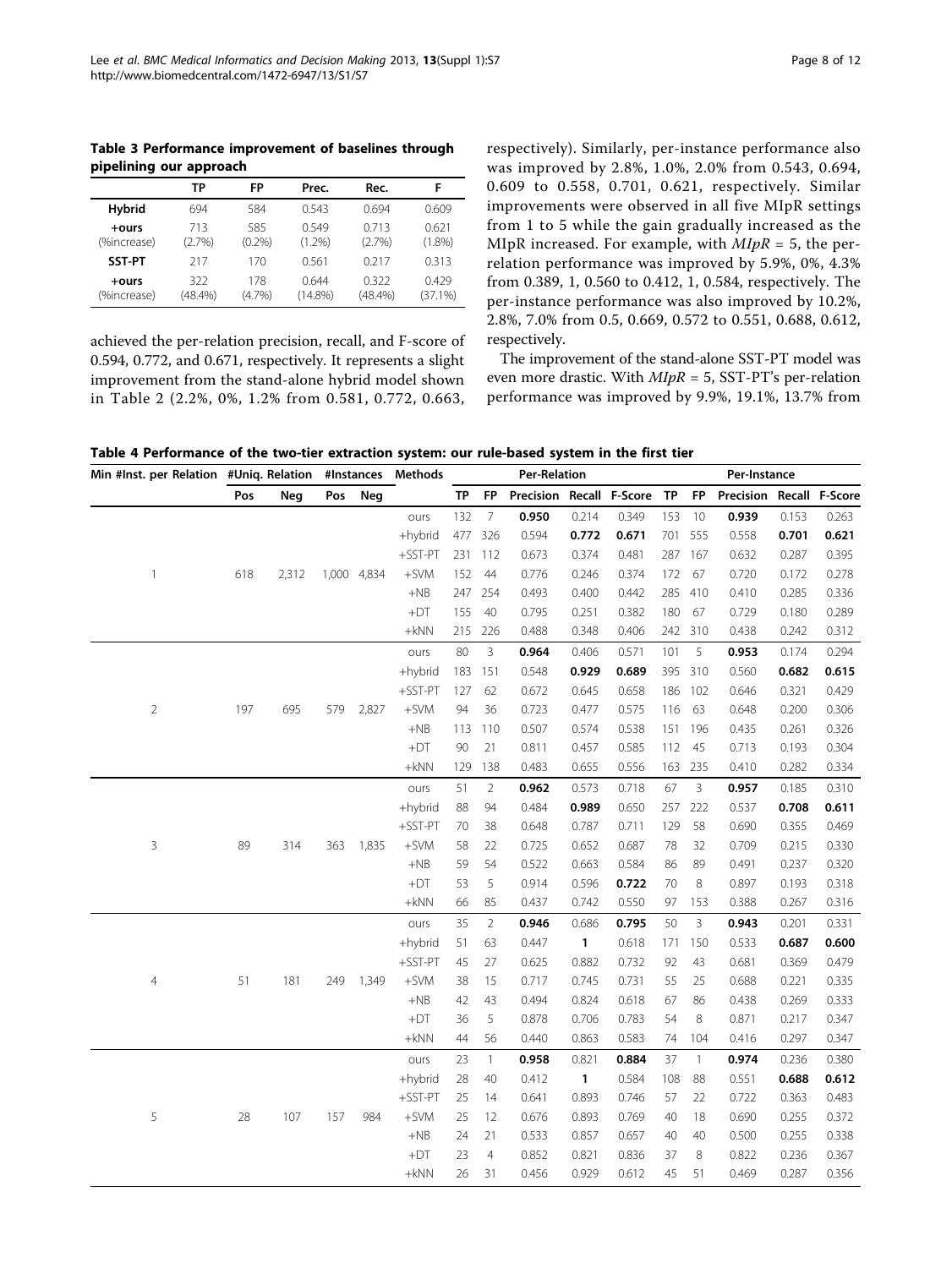0.583, 0.75, 0.656 to 0.641, 0.893, 0.746, respectively, while its per-instance performance was improved by striking percentages of 30.8%, 53.8%, 45.9% from 0.552, 0.236, 0.331 to 0.722, 0.363, 0.483, respectively.

On the other hand, the two-tier approach turned out to be not as effective for improving the performance against our stand-alone rule-based system as it was for improving the baselines. For example, with  $MlpR = 5$ , the perrelation performance of our method after pipelining to the hybrid model was improved by -133%, 21.8%, -51.4% from 0.958, 0.821, 0.884 to 0.412, 1, 0.584, for precision, recall, F-score, respectively. Similarly, the per-instance performance was improved by -76.8%, 192%, 61.1% from 0.974, 0.236, 0.38 to 0.551, 0.688, 0.612, respectively. The two-tier approach generally improved the per-relation and per-instance recall of our rule-based model while substantially degrading its precision. Similar observations were made across the models.

In this test, we only used one type of feature, the dependency bigram, for the machine learning models. In order to see if we can improve the performance further by adding more features to the models, we conducted an additional test as shown in Table 5. We only show the

result of the "ours+SVM" model in this test. The remaining models showed the similar performance characteristic as that of the "ours+SVM" model. The first row in each MIpR group represents the result of "ours+SVM" with the top-100 forward and backward dependency bigrams. The second row represents the result produced with an additional feature of dependency length which is the length of a dependency path from the root of a dependency tree to a protein. We used both forward and backward dependency lengths. The third row shows the result with an offset distance between two proteins in a sentence added in addition to the original dependency bigrams. The fourth row shows the result from using all three types of features including the dependency bigrams, the dependency lengths, and the offset distance. As we can see in the table, however, the improvement that we achieved by adding more features was not significant. Only a slight improvement on precision was achieved by using the dependency lengths together with the dependency bigrams.

Finally, we conducted the same experiment as Table [4](#page-7-0) after swapping the tiers. In this test, the two baseline models and the four machine learning models are used

| Min #Inst. per Relation<br>#Unig. Relation |     |       | #Instances | <b>Methods</b> |            |           | <b>Per-Relation</b> |           | Per-Instance |                |           |           |           |       |                |
|--------------------------------------------|-----|-------|------------|----------------|------------|-----------|---------------------|-----------|--------------|----------------|-----------|-----------|-----------|-------|----------------|
|                                            | Pos | Neg   | Pos        | Neg            |            | <b>TP</b> | <b>FP</b>           | Precision | Recall       | <b>F-Score</b> | <b>TP</b> | <b>FP</b> | Precision |       | Recall F-Score |
|                                            | 618 | 2,312 | 1,000      | 4,834          | ours+SVM   | 152       | 44                  | 0.776     | 0.246        | 0.374          | 172       | 67        | 0.720     | 0.172 | 0.278          |
|                                            |     |       |            |                | +dep. len. | 149       | -35                 | 0.810     | 0.241        | 0.371          | 170       | 52        | 0.766     | 0.170 | 0.278          |
|                                            |     |       |            |                | +dist.     | 150       | 39                  | 0.794     | 0.243        | 0.372          | 171       | 63        | 0.731     | 0.171 | 0.277          |
|                                            |     |       |            |                | $+$ both   | 151       | 38                  | 0.799     | 0.244        | 0.374          | 173       | -58       | 0.749     | 0.173 | 0.281          |
| $\overline{2}$                             | 197 | 695   | 579        | 2,827          | ours+SVM   | 94        | 36                  | 0.723     | 0.477        | 0.575          | 116       | 63        | 0.648     | 0.200 | 0.306          |
|                                            |     |       |            |                | +dep. len. | 94        | 32                  | 0.746     | 0.477        | 0.582          | 117       | -53       | 0.688     | 0.202 | 0.312          |
|                                            |     |       |            |                | +dist.     | 92        | 35                  | 0.724     | 0.467        | 0.568          | 117       | -54       | 0.684     | 0.202 | 0.312          |
|                                            |     |       |            |                | +both      | 94        | 32                  | 0.746     | 0.477        | 0.582          | 116       | -51       | 0.695     | 0.200 | 0.311          |
| 3                                          | 89  | 314   | 363        | 1,835          | ours+SVM   | 58        | 22                  | 0.725     | 0.652        | 0.687          | 78        | 32        | 0.709     | 0.215 | 0.330          |
|                                            |     |       |            |                | +dep. len. | 57        | 22                  | 0.722     | 0.640        | 0.679          | 76        | 31        | 0.710     | 0.209 | 0.323          |
|                                            |     |       |            |                | +dist.     | 57        | 22                  | 0.722     | 0.640        | 0.679          | 75        | 31        | 0.708     | 0.207 | 0.320          |
|                                            |     |       |            |                | +both      | 57        | 22                  | 0.722     | 0.640        | 0.679          | 76        | 31        | 0.710     | 0.209 | 0.323          |
| $\overline{4}$                             | 51  | 181   | 249        | 1,349          | ours+SVM   | 38        | 15                  | 0.717     | 0.745        | 0.731          | 55        | 25        | 0.688     | 0.221 | 0.335          |
|                                            |     |       |            |                | +dep. len. | 36        | 13                  | 0.735     | 0.706        | 0.720          | 52        | 19        | 0.732     | 0.209 | 0.325          |
|                                            |     |       |            |                | +dist.     | 38        | 15                  | 0.717     | 0.745        | 0.731          | 55        | 25        | 0.688     | 0.221 | 0.335          |
|                                            |     |       |            |                | $+$ both   | 36        | 13                  | 0.735     | 0.706        | 0.720          | 52        | 19        | 0.732     | 0.209 | 0.325          |
| 5                                          | 28  | 107   | 157        | 984            | ours+SVM   | 25        | 12                  | 0.676     | 0.893        | 0.769          | 40        | 18        | 0.690     | 0.255 | 0.372          |
|                                            |     |       |            |                | +dep. len. | 25        | -11                 | 0.694     | 0.893        | 0.781          | 40        | 15        | 0.727     | 0.255 | 0.378          |
|                                            |     |       |            |                | +dist.     | 25        | 12                  | 0.676     | 0.893        | 0.769          | 40        | 18        | 0.690     | 0.255 | 0.372          |
|                                            |     |       |            |                | +both      | 25        | 11                  | 0.694     | 0.893        | 0.781          | 40        | 15        | 0.727     | 0.255 | 0.378          |

Table 5 Performance of the "ours+SVM" model with incremental feature sets

<sup>1</sup>Note that the result shown here is different from the ones reported in [[6](#page-10-0)]. It may be due to the differences in SVM optimization parameters used for the experiments. We obtained the codes from the authors' web page at http://staff.science.uva.nl/ $\widetilde{b}$ ui/PPIs.zip and ran as is with the parameters: RBF kernel gamma -0.0145;  $C = 9$ ; Weka Cost-SensitiveClassifier optimization

<sup>2</sup>In [\[20](#page-11-0)], the authors reported the macro-averaged precision, recall, and F-score, which are incomparable to other performance results. Following the general convention in PPI research, we compared the performance using the precision, recall and F-score computed with only positive class prediction results. The original implementation was not available. We implemented it on SVM-LIGHT-TK ver 1.2 obtained from [http://disi.unitn.it/moschitti/Tree-Kernel.htm.](http://disi.unitn.it/moschitti/Tree-Kernel.htm) The optimization parameters used are C = 8 and  $\lambda$  = 0.6 (as reported in [[20\]](#page-11-0))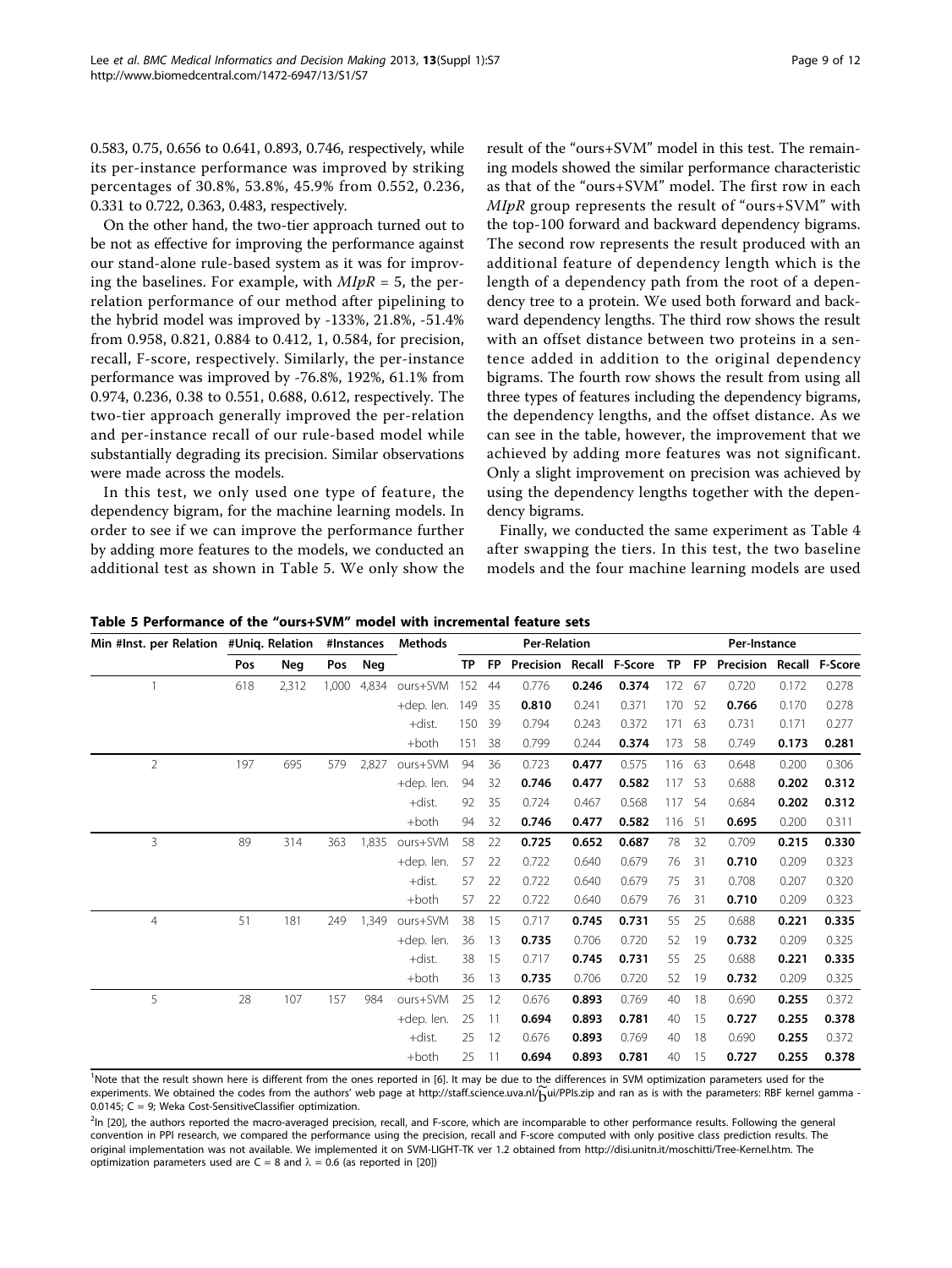as the first tier system and our rule-based model is used as the second tier system. The result is shown in Table 6. The performance of the baselines was improved in both per-relation and per-instance evaluations as we pipelined the negatively-labeled instances to our rule-based system. For example, with  $MlpR = 5$ , the per-relation performance of the SST-PT method was improved by 4.6%, 19.1%, 10.5% from 0.583, 0.75, 0.656 to 0.61, 0.893, 0.725, respectively. The per-instance performance was also improved by 23.2%, 78.0%, 56.8% from 0.552, 0.236, 0.331 to 0.68, 0.42, 0.519, respectively. However, the twotier approach was not as effective for improving our rulebased system as it was for the baselines. Similar to the previous experiment in Table [4](#page-7-0), the two-tier system degrades the precision while improving the recall.

# **Discussion**

As we can see from the results, our high-precision rulebased system is quite effective in many aspects especially for use cases involving large corpora. The results show that our rule-based system not only performs well as a stand-alone system but also serves well as a complement to other existing PPI extraction models. The latter property is important as our rule-based system can improve

| Min #Inst. per Relation #Uniq. Relation |     |       | #Instances | Methods     |         |           | <b>Per-Relation</b> |           |        |         |           |              | Per-Instance |        |         |
|-----------------------------------------|-----|-------|------------|-------------|---------|-----------|---------------------|-----------|--------|---------|-----------|--------------|--------------|--------|---------|
|                                         | Pos | Neg   |            | Neg         |         | <b>TP</b> | FP                  | Precision | Recall | F-Score | <b>TP</b> | FP           | Precision    | Recall | F-Score |
| $\mathbf{1}$                            | 618 | 2,312 |            | 1,000 4,834 | ours    | 132       | $7\overline{ }$     | 0.950     | 0.214  | 0.349   | 153       | 10           | 0.939        | 0.153  | 0.263   |
|                                         |     |       |            |             | hybrid+ | 479       | 344                 | 0.582     | 0.775  | 0.665   | 705       | 584          | 0.547        | 0.705  | 0.616   |
|                                         |     |       |            |             | SST-PT+ |           | 257 108             | 0.704     | 0.416  | 0.523   | 322       | 178          | 0.644        | 0.322  | 0.429   |
|                                         |     |       |            |             | SVM+    | 131       | 57                  | 0.697     | 0.212  | 0.325   | 140       | 84           | 0.625        | 0.140  | 0.229   |
|                                         |     |       |            |             | $NB+$   | 235       | 247                 | 0.488     | 0.380  | 0.427   | 261       | 410          | 0.389        | 0.261  | 0.312   |
|                                         |     |       |            |             | DT+     | 157       | 73                  | 0.683     | 0.254  | 0.370   | 169       | 120          | 0.585        | 0.169  | 0.262   |
|                                         |     |       |            |             | $kNN+$  | 219       | 260                 | 0.457     | 0.354  | 0.399   | 237       | 366          | 0.393        | 0.237  | 0.296   |
| $\overline{2}$                          | 197 | 695   | 579        | 2,827       | ours    | 80        | 3                   | 0.964     | 0.406  | 0.571   | 101       | 5            | 0.953        | 0.174  | 0.294   |
|                                         |     |       |            |             | hybrid+ | 183       | 164                 | 0.527     | 0.929  | 0.673   | 399       | 327          | 0.550        | 0.689  | 0.612   |
|                                         |     |       |            |             | SST-PT+ | 132       | 73                  | 0.644     | 0.670  | 0.657   | 203       | 118          | 0.632        | 0.351  | 0.451   |
|                                         |     |       |            |             | SVM+    | 88        | 48                  | 0.647     | 0.447  | 0.529   | 106       | 78           | 0.576        | 0.183  | 0.278   |
|                                         |     |       |            |             | $NB+$   | 107       | 113                 | 0.486     | 0.543  | 0.513   | 140       | 230          | 0.378        | 0.242  | 0.295   |
|                                         |     |       |            |             | DT+     | 88        | 41                  | 0.682     | 0.447  | 0.540   | 104       | 85           | 0.550        | 0.180  | 0.271   |
|                                         |     |       |            |             | $kNN+$  | 125       | 151                 | 0.453     | 0.635  | 0.529   | 152       | 250          | 0.378        | 0.263  | 0.310   |
| 3                                       | 89  | 314   | 363        | 1,835       | ours    | 51        | $\overline{2}$      | 0.962     | 0.573  | 0.718   | 67        | 3            | 0.957        | 0.185  | 0.310   |
|                                         |     |       |            |             | hybrid+ | 88        | 98                  | 0.473     | 0.989  | 0.640   | 262       | 236          | 0.526        | 0.722  | 0.609   |
|                                         |     |       |            |             | SST-PT+ | 71        | 48                  | 0.597     | 0.798  | 0.683   | 136       | 82           | 0.624        | 0.375  | 0.468   |
|                                         |     |       |            |             | SVM+    | 43        | 28                  | 0.606     | 0.483  | 0.538   | 59        | 40           | 0.596        | 0.163  | 0.256   |
|                                         |     |       |            |             | $NB+$   | 59        | 69                  | 0.461     | 0.663  | 0.544   | 82        | 113          | 0.421        | 0.226  | 0.294   |
|                                         |     |       |            |             | $DT+$   | 49        | 17                  | 0.742     | 0.551  | 0.632   | 61        | 26           | 0.701        | 0.168  | 0.271   |
|                                         |     |       |            |             | $kNN+$  | 59        | 86                  | 0.407     | 0.663  | 0.504   | 84        | 151          | 0.357        | 0.231  | 0.281   |
| $\overline{4}$                          | 51  | 181   | 249        | 1,349       | ours    | 35        | $\overline{2}$      | 0.946     | 0.686  | 0.795   | 50        | 3            | 0.943        | 0.201  | 0.331   |
|                                         |     |       |            |             | hybrid+ | 50        | 67                  | 0.427     | 0.980  | 0.595   | 171       | 171          | 0.500        | 0.687  | 0.579   |
|                                         |     |       |            |             | SST-PT+ | 45        | 32                  | 0.584     | 0.882  | 0.703   | 98        | 57           | 0.632        | 0.394  | 0.485   |
|                                         |     |       |            |             | SVM+    | 33        | 19                  | 0.635     | 0.647  | 0.641   | 47        | 35           | 0.573        | 0.189  | 0.284   |
|                                         |     |       |            |             | $NB+$   | 41        | 53                  | 0.436     | 0.804  | 0.565   | 64        | 116          | 0.356        | 0.257  | 0.299   |
|                                         |     |       |            |             | DT+     | 32        | 7                   | 0.821     | 0.627  | 0.711   | 43        | 11           | 0.796        | 0.173  | 0.284   |
|                                         |     |       |            |             | $kNN+$  | 39        | 61                  | 0.390     | 0.765  | 0.517   | 59        | 118          | 0.333        | 0.237  | 0.277   |
| 5                                       | 28  | 107   | 157        | 984         | ours    | 23        | $\mathbf{1}$        | 0.958     | 0.821  | 0.884   | 37        | $\mathbf{1}$ | 0.974        | 0.236  | 0.380   |
|                                         |     |       |            |             | hybrid+ | 28        | 44                  | 0.389     | 1      | 0.560   | 114       | 105          | 0.521        | 0.726  | 0.607   |
|                                         |     |       |            |             | SST-PT+ | 25        | 16                  | 0.610     | 0.893  | 0.725   | 66        | 31           | 0.680        | 0.420  | 0.519   |
|                                         |     |       |            |             | SVM+    | 21        | 14                  | 0.600     | 0.750  | 0.667   | 29        | 22           | 0.569        | 0.185  | 0.279   |
|                                         |     |       |            |             | $NB+$   | 23        | 41                  | 0.359     | 0.821  | 0.500   | 35        | 73           | 0.324        | 0.223  | 0.264   |
|                                         |     |       |            |             | $DT+$   | 18        | 3                   | 0.857     | 0.643  | 0.735   | 26        | 4            | 0.867        | 0.166  | 0.279   |
|                                         |     |       |            |             | $kNN+$  | 24        | 38                  | 0.387     | 0.857  | 0.533   | 35        | 68           | 0.340        | 0.223  | 0.269   |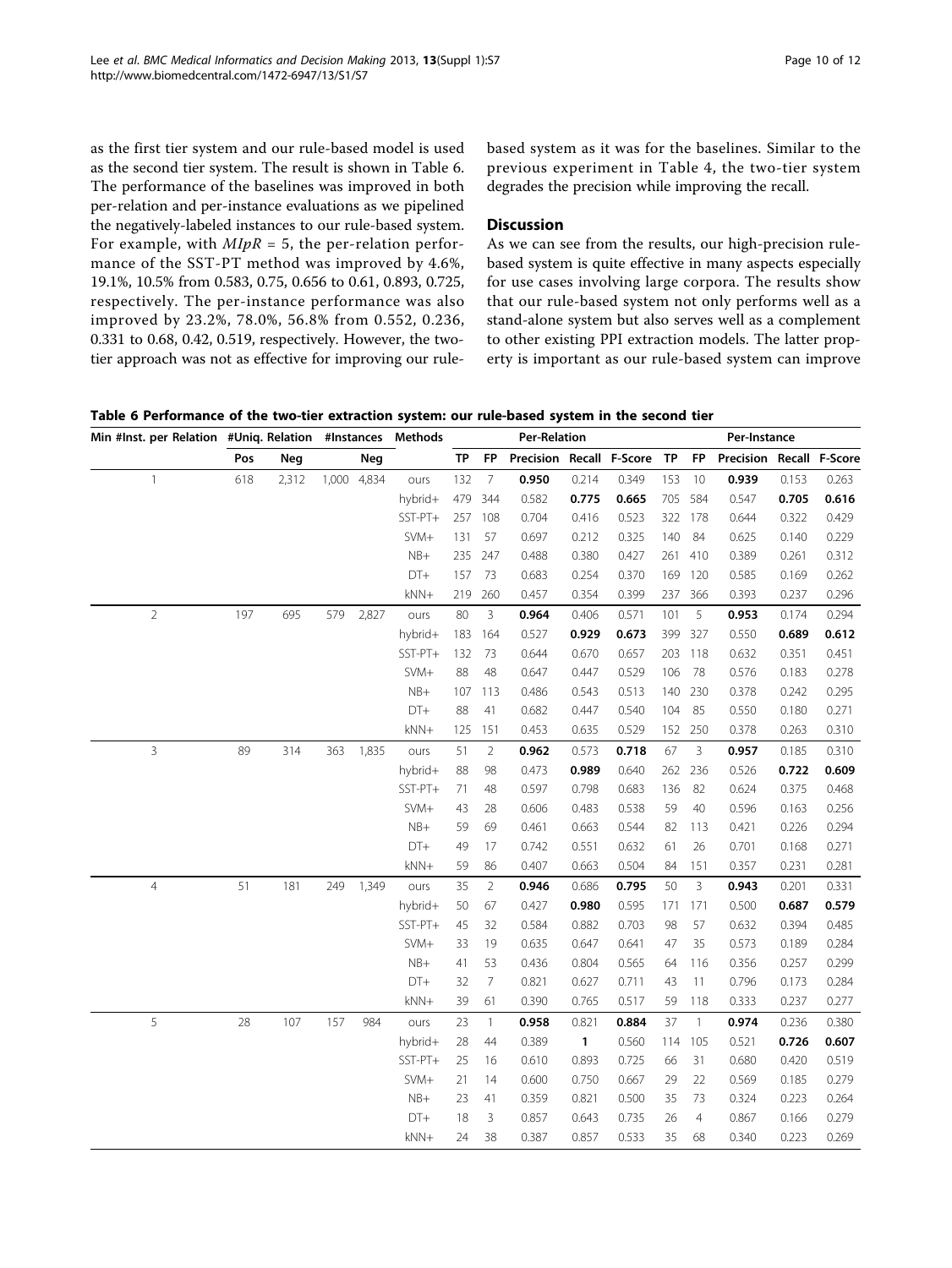<span id="page-10-0"></span>the performance of existing solutions simply by pipelining the existing solutions to ours without having to modify the internals of the other existing tools.

We also demonstrated that the generalized two-tier platform for PPI extraction is a viable alternative. The two-tier system can be useful for improving the performance of legacy PPI tools and also can be useful for use cases where recall is equally important. The remaining challenge is how we can retain the high precision of our rule-based system while improving its recall in the twotier system. This seems to be an inherently difficult problem. The extraction model in the other tier should be extremely conservative in determining positive instances in order to retain the high precision. The six models we tested in this experiments all failed to achieve this goal. We leave this as our future work.

#### Conclusion

In this work, we argued that the current "per-instance" basis performance evaluation method is not pragmatic in many realistic PPI extraction scenarios. To address this problem, we introduced a new "per-relation" basis evaluation method. In the new method, precision and recall are computed based on the number of distinct relations (not instances) that are classified correctly. We also proposed a high-precision rule-based PPI extraction method and showed our method achieves substantially higher precision than two state-of-the-art PPI extraction baselines in both per-relation and per-instance evaluation. Finally, we generalized our rule-based model to a two-tier PPI extraction system, in which our rule-based model is augmented with other existing extraction models through pipelining. With this two-tier system, we demonstrated that our rule-based model is also a valuable complement to other existing PPI tools. In our future work, we plan to investigate more sophisticated weighted voting scheme in order to make our PPI extraction system more robust to potential parsing and annotation errors. We also plan to investigate highly conservative high-precision machine learning models in order to retain the high precision of our rule-based system while improving the recall when used in our two-tier system.

#### Authors' contributions

JK carried out the design of the system and drafted the manuscript. JL and SK participated in the implementation of the system and its validation. SL and KL carried out the use of the system for validation and helped to draft the manuscript. All authors read and approved the final manuscript.

#### Competing interests

The authors declare that there are no competing interests.

#### Acknowledgements

This research was supported by the National Research Foundation of Korea (NRF) grant (2012R1A2A2A01014729) and the Next-Generation Information

Computing Development Program through the NRF (2012M3C4A7033341) funded by the Ministry of Education, Science and Technology. This work is based on an earlier work: "High precision rule based PPI extraction and per-pair basis performance evaluation", in Proceedings of the ACM Sixth International Workshop on Data and Text Mining in Biomedical Informatics, 2012 © ACM, 2012.<http://doi.acm.org/10.1145/2390068.2390082>

#### Declarations

The publication costs for this article were funded by the Next-Generation Information Computing Development Program through the National Research Foundation of Korea (NRF) funded by the Ministry of Education, Science and Technology (2012M3C4A7033341). This article has been published as part of BMC Medical Informatics and

Decision Making Volume 13 Supplement 1, 2013: Proceedings of the ACM Sixth International Workshop on Data and Text Mining in Biomedical Informatics (DTMBio 2012). The full contents of the supplement are available online at [http://www.biomedcentral.com/bmcmedinformdecismak/](http://www.biomedcentral.com/bmcmedinformdecismak/supplements/13/S1) [supplements/13/S1.](http://www.biomedcentral.com/bmcmedinformdecismak/supplements/13/S1)

#### Published: 5 April 2013

#### References

- 1. Ahmed S, Chidambaram D, Davulcu H, Baral C; Intex: A syntactic role driven protein-protein interaction extractor for bio-medical text. Proceedings of the ACL-ISMB Workshop on Linking Biological Literature, Ontologies and Databases: Mining Biological Semantics Association for Computational Linguistics; 2005, 54-61.
- 2. Fundel K, Küffner R, Zimmer R: [RelEx-Relation extraction using](http://www.ncbi.nlm.nih.gov/pubmed/17142812?dopt=Abstract) [dependency parse trees.](http://www.ncbi.nlm.nih.gov/pubmed/17142812?dopt=Abstract) Bioinformatics 2007, 23(3):365-371.
- 3. Leroy G, Chen H, Martinez J: [A shallow parser based on closed-class](http://www.ncbi.nlm.nih.gov/pubmed/14615225?dopt=Abstract) [words to capture relations in biomedical text.](http://www.ncbi.nlm.nih.gov/pubmed/14615225?dopt=Abstract) Journal of biomedical Informatics 2003, 36(3):145-158.
- 4. Rinaldi F, Schneider G, Kaljurand K, Hess M, Andronis C, Konstandi O, Persidis A: [Mining of relations between proteins over biomedical](http://www.ncbi.nlm.nih.gov/pubmed/17052900?dopt=Abstract) [scientific literature using a deep-linguistic approach.](http://www.ncbi.nlm.nih.gov/pubmed/17052900?dopt=Abstract) Artificial intelligence in medicine 2007, 39(2):127-136.
- Airola A, Pyysalo S, Björne J, Pahikkala T, Ginter F, Salakoski T: [All-paths](http://www.ncbi.nlm.nih.gov/pubmed/19091019?dopt=Abstract) [graph kernel for protein-protein interaction extraction with evaluation of](http://www.ncbi.nlm.nih.gov/pubmed/19091019?dopt=Abstract) [cross-corpus learning.](http://www.ncbi.nlm.nih.gov/pubmed/19091019?dopt=Abstract) BMC bioinformatics 2008, 9(Suppl 11):S2.
- 6. Bui Q, Katrenko S, Sloot P: [A hybrid approach to extract protein-protein](http://www.ncbi.nlm.nih.gov/pubmed/21062765?dopt=Abstract) [interactions.](http://www.ncbi.nlm.nih.gov/pubmed/21062765?dopt=Abstract) Bioinformatics 2011, 27(2):259-265.
- 7. Miwa M, Sætre R, Miyao Y, Tsujii J: [Protein-protein interaction extraction](http://www.ncbi.nlm.nih.gov/pubmed/19501018?dopt=Abstract) [by leveraging multiple kernels and parsers.](http://www.ncbi.nlm.nih.gov/pubmed/19501018?dopt=Abstract) International Journal of Medical Informatics 2009, 78(12):e39-e46.
- 8. Zhang Y, Lin H, Yang Z, Wang J, Li Y: Hash Subgraph Pairwise Kernel for Protein-Protein Interaction Extraction. IEEE/ACM Transactions on Computational Biology and Bioinformatics (TCBB) 2012, 9(4):1190-1202.
- 9. Bunescu R, Mooney R: A shortest path dependency kernel for relation extraction. Proceedings of the conference on Human Language Technology and Empirical Methods in Natural Language Processing Association for Computational Linguistics; 2005, 724-731.
- 10. Lee J, Kim S, Lee S, Lee K, Kang J: High precision rule based PPI extraction and per-pair basis performance evaluation. Proceedings of the ACM Sixth International Workshop on Data and Text Mining in Biomedical Informatics New York: ACM; 2012, 69-76.
- 11. Blaschke C, Andrade M, Ouzounis C, Valencia A: Automatic extraction of biological information from scientific text: protein-protein interactions. Proc Int Conf Intell Syst Mol Biol, Volume 7 1999, 60-67.
- 12. Huang M, Zhu X, Hao Y, Payan D, Qu K, Li M: [Discovering patterns to](http://www.ncbi.nlm.nih.gov/pubmed/15284092?dopt=Abstract) [extract protein-protein interactions from full texts.](http://www.ncbi.nlm.nih.gov/pubmed/15284092?dopt=Abstract) Bioinformatics 2004, 20(18):3604-3612.
- 13. Ono T, Hishigaki H, Tanigami A, Takagi T: [Automated extraction of](http://www.ncbi.nlm.nih.gov/pubmed/11238071?dopt=Abstract) [information on protein-protein interactions from the biological](http://www.ncbi.nlm.nih.gov/pubmed/11238071?dopt=Abstract) [literature.](http://www.ncbi.nlm.nih.gov/pubmed/11238071?dopt=Abstract) Bioinformatics 2001, 17(2):155-161.
- 14. Liu B, Qian L, Wang H, Zhou G: Dependency-driven feature-based learning for extracting protein-protein interactions from biomedical text. Proceedings of the 23rd International Conference on Computational Linguistics: Posters Association for Computational Linguistics; 2010, 757-765.
- 15. Miwa M, Sætre R, Miyao Y, Tsujii J: A rich feature vector for proteinprotein interaction extraction from multiple corpora. Proceedings of the